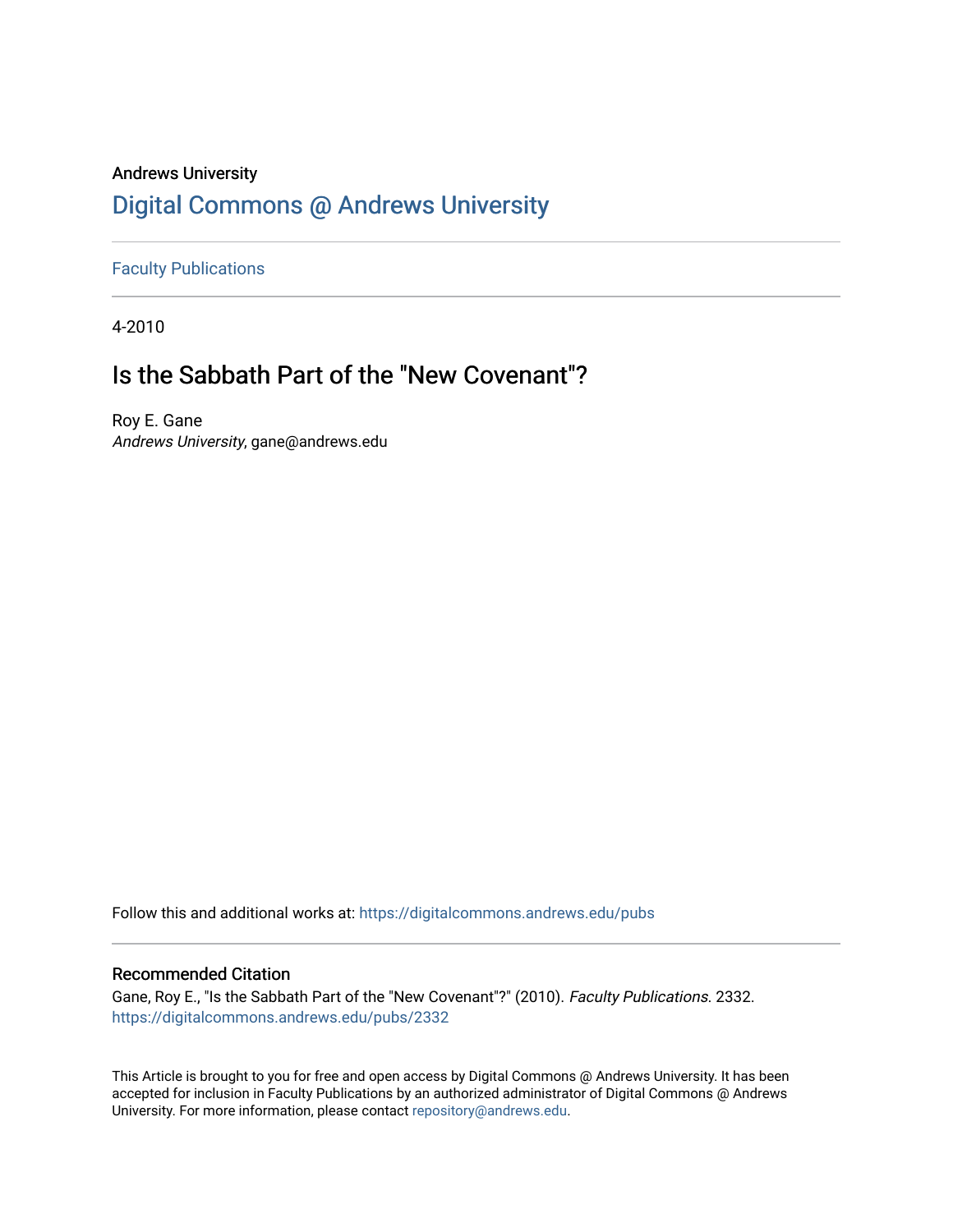## **thEological Focus**

# **Is the Sabbath Part of the "New Covenant"?**

BY ROY GANE

Traditional Christian distinctions between moral, ceremonial, civil, and health categories of law are interpretive classifcations not explicitly stated in the Bible. However, Walter Kaiser has pointed out that within the Pentateuch there are some terminological and conceptual indications of such differences between kinds of laws.<sup>1</sup> These categories can be quite helpful, *provided that* they are defned and applied carefully and accurately.<sup>2</sup>

The stakes are exceedingly high. Whether or not we believe that we should keep a divine command today depends upon the category in which we place it. For example, if the command to observe the seventh-day Sabbath is isolated from the other commands of the Decalogue as a ceremonial law, as many Christians believe, it is no longer binding. Notice the potential danger

of circular reasoning: An assumption regarding whether or not a law is binding can infuence the way we classify it, which in turn determines whether or not we believe that it is still applicable. Since we are dealing with divine commands that can vitally affect our daily lives, this is no casual matter. Here is a call for "handling accurately the word of truth" (2 Tim 2:15)!

#### **Categorization of Biblical Law**

We can describe and critique each of the four categories of biblical law as follows:

**1. Moral law.** Identifying certain commands as "moral law" can be helpful if it is qualified to refer to those laws that express universal and eternal principles governing relationships. The Ten Commandments (Exod 20; Deut 5) are an extremely important expression of moral law in that they summarize or exemplify essential broad principles that are basic for the health of divinehuman and human-human relationships, including the need to acknowledge God for who he is, respect for parents, respect for life, sexual purity, respect for the property of others, etc. However, the Ten Commandments are not the only expression of moral law in the Bible. For example, another moral law based on love appears in Exod 23:9—"And you shall not oppress a stranger."3 We should keep in mind that because moral law, based on love (Matt 22:37-40), is as eternal as the loving character of God that it refects (1 John 4:8), such

*The two extremes of bending principles to ft culture and rigid, unthinking, knee-jerk "obedience" that is insensitive to cultural contexts are both wrong.*

law existed long before the Ten Commandments.<sup>4</sup>

**2. Ritual/ceremonial law.** Laws designated as "ritual/ceremonial" in nature regulated the ancient Israelite ritual system, through which human beings interacted with things that were ordinarily inaccessible to their material domain, such as God (by giving offerings/sacrifices) or ritual impurity (through purification rituals).<sup>5</sup>

**3. Civil law.** While Christians routinely dismiss Mosaic *civil law* as no longer relevant, many of these supposedly obsolete laws are applications or exemplifcations of universal and enduring moral principles based on love. As such, they are applicable to Christians today to the extent that circumstances remain similar to what they were for the Israelites (apart from the elements unique to their theocratic civil government). Consider,

> for example, the following civil law: "He who strikes a man so that he dies shall surely be put to death" (Exod 21:12). This applies the principle of respect for life that is expressed in the sixth of the Ten Commandments, "You shall not murder" (20:13).<sup>6</sup>

**4. Health law.** Modern people see a category of *health law* because we understand that matters

such as diet (e.g. Lev 11; Deut 14) and sanitation (e.g. Deut 23:12-14) affect human bodies, which should be cared for because they are made in the image of God (Gen 1:26) and are therefore holy (Rom 12:1). However, the Pentateuch never assigns a motivation of physical health to a specific law. Reasons given are always in other categories. For example, abstaining from eating meat from which the blood is not properly drained at the time of slaughter is based on the moral principle of respect for life (Gen 9:4-6; Lev 17:10-12). Wholistic health comes from harmony with God by keeping all his laws (Exod 15:26), not simply from a self-help program that targets some areas (e.g. the muscles and cardiovascular system) but neglects others (spiritual wellness, including freedom from guilt that can tear down health).

When we attempt to categorize a biblical law, it is crucial to recognize that a given law may ft in more than one category. For example, we have found that civil laws can encapsulate moral principles. Also, while abstaining from improperly slaughtered meat is a moral requirement based on respect for life, which explains why Acts 15:20, 29 regards it as enduring and applicable to Gentile Christians, we also understand that there is a health benefit.<sup>7</sup>

## **Determining whether an Old Testament Law is Applicable Today**

If we accept God as the authority behind the whole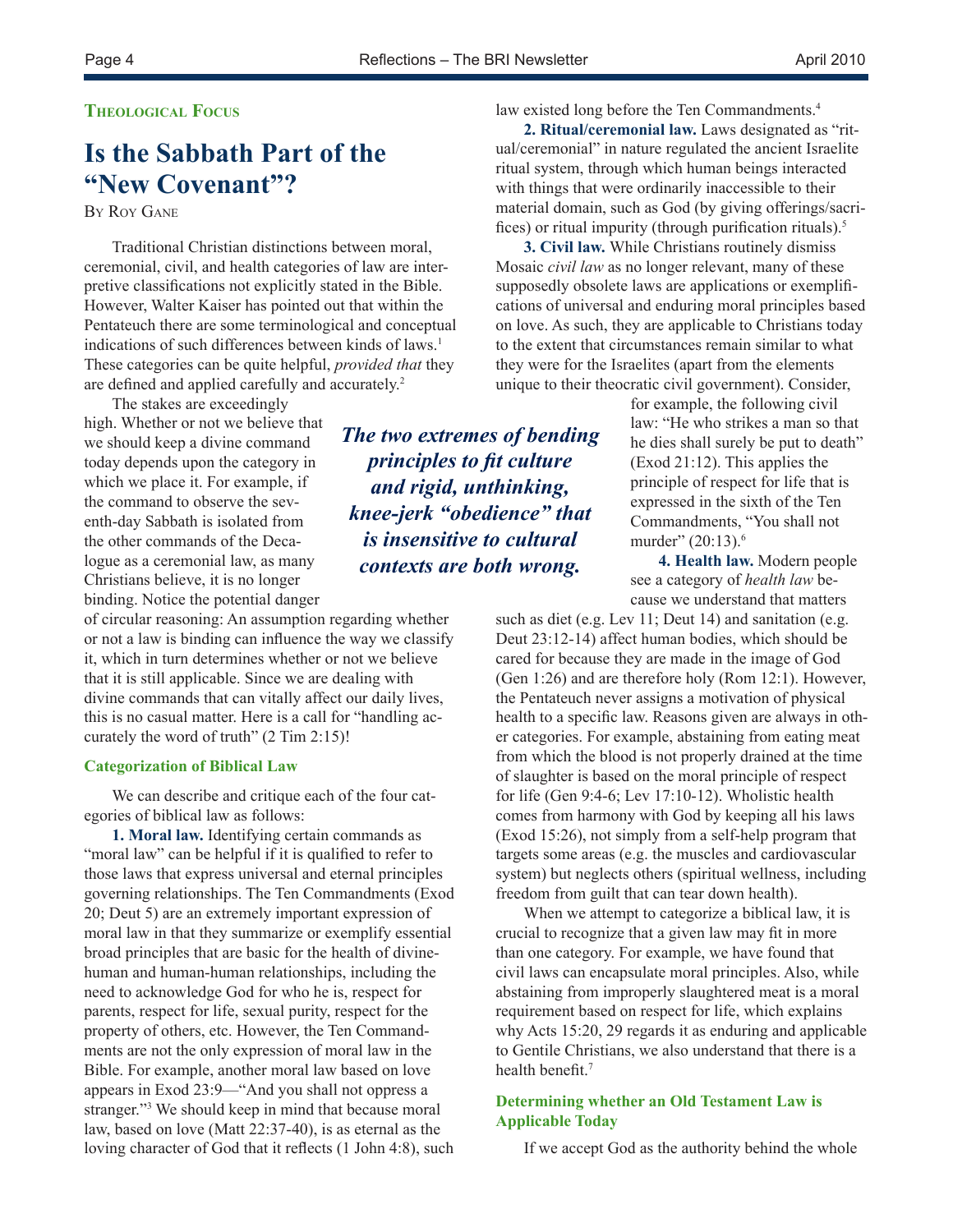Bible and that this Word is to guide the Christian life (2 Tim 3:16-17), it stands to reason that the laws promulgated by him in the Old Testament should at least in some way inform our ethical conduct. The question is, how? Some laws, such as the Ten Commandments, health laws, and many of the civil laws can be applied today in a straightforward or fairly straightforward manner, except that church discipline (e.g. disfellowshipping, not dismembering) replaces the civil penalties (including corporal and capital punishments) formerly administered under the ancient Israelite judicial system, which no longer exists.<sup>8</sup> Many laws are applicable in principle even when the culturally dependent specifcs do not apply to us.9

It is crucial to keep the role of culture in proper perspective. Culture never overrules enduring principles established by God, but such principles are worked out in various cultural contexts. So the two extremes of bending principles to ft culture and rigid, unthinking, knee-jerk "obedience" that is insensitive to cultural contexts are both wrong. How these principles are to be worked out in concrete situations is not always easy to determine and must be carefully studied on a case by case basis.10

In other cases, the decision is more straightforward. For example, there are some biblical laws that we cannot keep since (in most places at least) we no longer have the human (and sometimes fawed) social institutions they were designed to regulate, such as levirate marriage (Deut 25:5-10), bonded servitude (Exod 21:2-11, 20-21, 26-27), and ancestral land ownership (Lev 25:8-55—Jubilee law). However, we can learn much about God's approach to society by studying such laws in light of their cultural context. The ritual laws, which were dependent and centered upon the function of the earthly sanctuary/temple as the dwelling place of God, can no longer apply because that institution is gone. Since the death, resurrection, and ascension of Christ, our worship is focused toward God's sanctuary in heaven, where Christ has been ministering for us (Heb 8-10). However, we

can greatly enrich our comprehension of God's relationship to human beings through study of the Old Testament ritual laws.<sup>11</sup> Christians have some rituals instituted by Christ and the New Testament, such as baptism, communion, and anointing the sick, but these are not dependent upon the function of a sanctuary/temple.

Although circumcision was a

ritual law (Gen 17), it pre-dated the sanctuary/temple system and was not dependent on it. So loss of the Temple in the frst century A.D. does not remove the possibility that circumcision could be an ongoing requirement.

Cessation of this requirement is based on another factor: Membership in the "new covenant" church no longer requires membership in ethnic Israel, the core of which consisted of Abraham's physical descendants (Acts 15).<sup>12</sup> However, terminology of circumcision can continue to be relevant for symbolizing a spiritual reality (e.g., Deut 10:16—circumcision of the heart; see also n. 36).

The net effect of the above discussion is that we should be paying a lot more attention to biblical law than we do. Won't this lead to legalism? Not if the place of God's law is kept in its true perspective. First, God's law is a standard of acting and thinking in harmony with his character. It is not, cannot be, and never was intended to be a means to salvation. Second, God's law is a gift that protects human beings. It is and always was supposed to be for their good (Deut 10:13). As such, "the Law is holy, and the commandment is holy and righteous and good" (Rom 7:12).

## **Determining the Modern Applicability of Various Sabbath Laws**

It is crucial to recognize the generally overlooked fact that a given biblical law can ft into more than one of the postbiblical categories of law we've talked about (moral, health, civil, and ceremonial). Thus, for example, there are Sabbath laws relating to all of the four categories:

**Moral.** In Exodus 20:8-11 and Deuteronomy 5:12-15 God commands Sabbath rest, i.e., ceasing from work on the seventh day, within the context of his paramount Ten Commandments. Since the other nine commandments are clearly moral in nature and Sabbath observance (fourth commandment) is as basic to maintenance of the divinehuman relationship as abstaining from polytheism, idolatry, and taking God's name in vain (the frst three commandments), there is no compelling reason to exclude Sabbath rest on the seventh day from eternal moral law.<sup>13</sup> Notice that the biblical "Sabbath" is by defnition rest *on the seventh day*, which celebrates an unchangeable historical event on that day as the birthday of the entire

> world (Exod 20:11). So rest on any other day is not Sabbath rest—and this cannot be changed, just as the Independence Day of the United States can never be on any day other than the fourth of July. To talk about keeping the Sabbath on Sunday is as illogical as it would be to claim that because of some important event after 1776, America's Independence

Day should now be celebrated on the ffth of July. Anyone who claims the power to change the religious day of rest thereby blasphemously claims to take the place of the Creator who performed the historical act that the Sabbath

*The seventh-day part of the Fourth Commandment is part of the principle and cannot be separated from the matter of resting on that day.*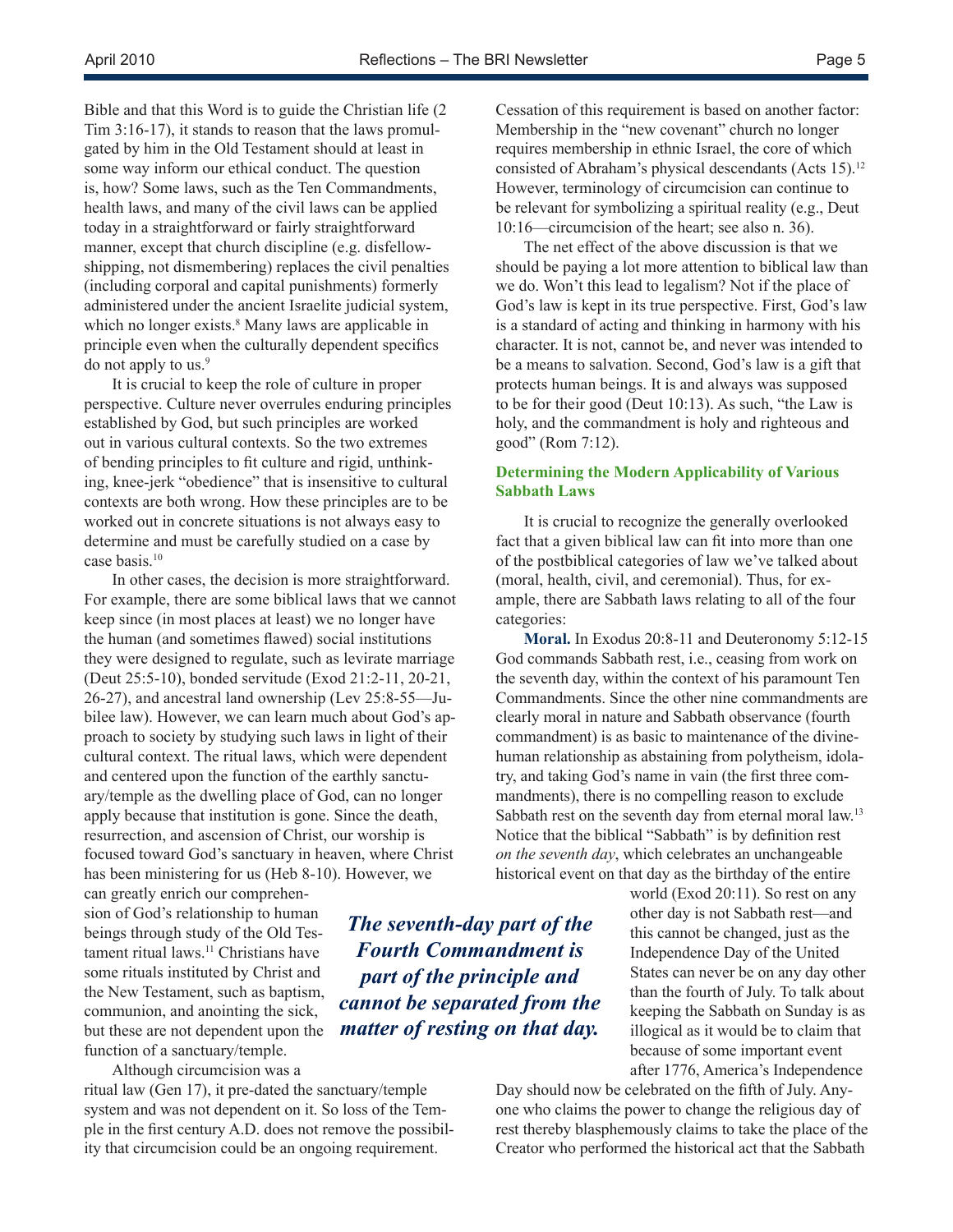day was established to commemorate and celebrate. It is no wonder that Rev 14:7, responding to such a power described in chapter 13 (the same power in Dan 7:25 which presumes to change God's times and law), reminds everyone that it is God alone who is the Creator.

**Health.** Exodus 23:12 commands: "Six days you are to do your work, but on the seventh day you shall cease from labor in order that your ox and your donkey may rest, and the son of your female slave, as well as your stranger, may refresh themselves." Here Sabbath rest benefts animals, so it must provide physical beneft. Even people who do not necessarily understand the religious implications of the Sabbath, such as the "stranger" (resident alien), gain refreshment from its rest and there is no reason why a modern person would not receive the same beneft. Of course, there is a physical health beneft from resting on any day, but Sabbath rest carries a special divine blessing.

**Civil.** In Numbers 15:32-36, a man who fagrantly violated the Sabbath by gathering frewood on this day was stoned to death by the community at God's command. While this biblical record preserves God's estimation of the crucial importance of Sabbath observance among his people, such a penalty can no longer be administered under theocratic civil law because this system of judicial administration no longer exists. However, our lack of such accountability to a human court in no way removes our direct accountability to God.

**Ceremonial.** In a calendar of periodic sacrifces, Numbers 28:9-10 calls for two burnt offerings, with their grain and drink accompaniments, to be performed every Sabbath in addition to the regular burnt offering. In Leviticus 24:8, the ritual for renewing the "bread of the Presence" on the golden table inside the tabernacle was to take place every Sabbath. These ceremonial laws that involve the Sabbath no longer apply because the earthly ritual system has been superseded by Christ's royal priestly ministry in God's temple in heaven (Heb 7-10). However, this does not mean that the day itself is no longer holy or that we no longer need to participate in its holiness through cessation of work. The civil penalties and ceremonial performances are not enduring, but the moral and health aspects of Sabbath (= seventh-day) rest remain.

So, on the basis of the Old Testament evidence considered up to this point, ceasing from work on the seventh-day Sabbath *should continue to be practiced by new covenant believers in Christ.* We will test this provisional conclusion by considering some potential objections*.* 

#### **Objection 1: Literal seventh-day Sabbath observance was commanded only for literal Israelites.**

While the objection is logical at frst glance, it is fraught with faws. To begin with, who says that a divinely mandated duty does not exist unless God commands it in the form of a law? If this were true, why would God hold Cain accountable for murdering his brother (Gen 4) centuries before he said to Noah and his family, "… from every man, from every man's brother I will require the life of man. Whoever sheds man's blood, By man his blood shall be shed, For in the image of God He made man" (9:5-6). Obviously the principle of respect for human life, which Cain violated, was inherent in the order that God set up at Creation, when he made human beings in his own image (1:26-27). Similarly, the fact that rest on the seventh-day Sabbath does not appear as a divine command before Exodus 16 does not automatically mean that it was not an obligation before that time.<sup>14</sup> God instituted cessation from work for the beneft of all human beings by example rather than command (Gen 2:2-3). The fact that God ceased from His work and was "refreshed" (Exod 31:17) even though He did not need to rest from fatigue indicates that the purpose of the seventh day was to show people how *they* would gain relief from fatigue  $(23:12)$  by following His example.<sup>15</sup> Jesus succinctly validated this interpretation when he affrmed that the Sabbath was made for humankind (*anthropos*) 16 and not humankind for the Sabbath (Mark 2:27). Jesus' view that God did not simply intend to beneft himself when he rested on the seventh day of Creation is supported by several contextual factors in Genesis:<sup>17</sup>

1. On the seventh day of Creation, God did more than rest: He blessed the seventh day and endowed it with holiness (Gen 2:3). Elsewhere in the Creation story, God's blessings were outgoing, for the beneft of his creatures (1:22, 28). So could we imagine that on the seventh day God rested and admired his handiwork while Adam and Eve toiled in the garden  $(2.15)$ ?<sup>18</sup> Sabbath as the apex of Creation on the seventh day of the frst week showed that human beings, created on the sixth day, need their relationship with God in order to be complete.19

2. God made human beings in his image (Gen 1:26-27) and commissioned them to continue the work of creation by being fruitful and multiplying (v. 28). He also gave them the role of dominion/responsibility over the earth (vv. 26-28; 2:15). If human beings are made in God's image and are to emulate God by working on their level as God worked on His (cf. Lev 19:2), it would stand to reason that they should also emulate God by resting from their work as God rested from His.20

3. On each of the frst six days of Creation, God did something that had ongoing results for our world. So also when God blessed and hallowed the seventh day, it had ongoing applicability to each subsequent seventh day.<sup>21</sup> The Creation account makes clear that God instituted the Sabbath, marriage, and work for human beings, institutions which embody principles of love later expressed in the Ten Commandments (Exod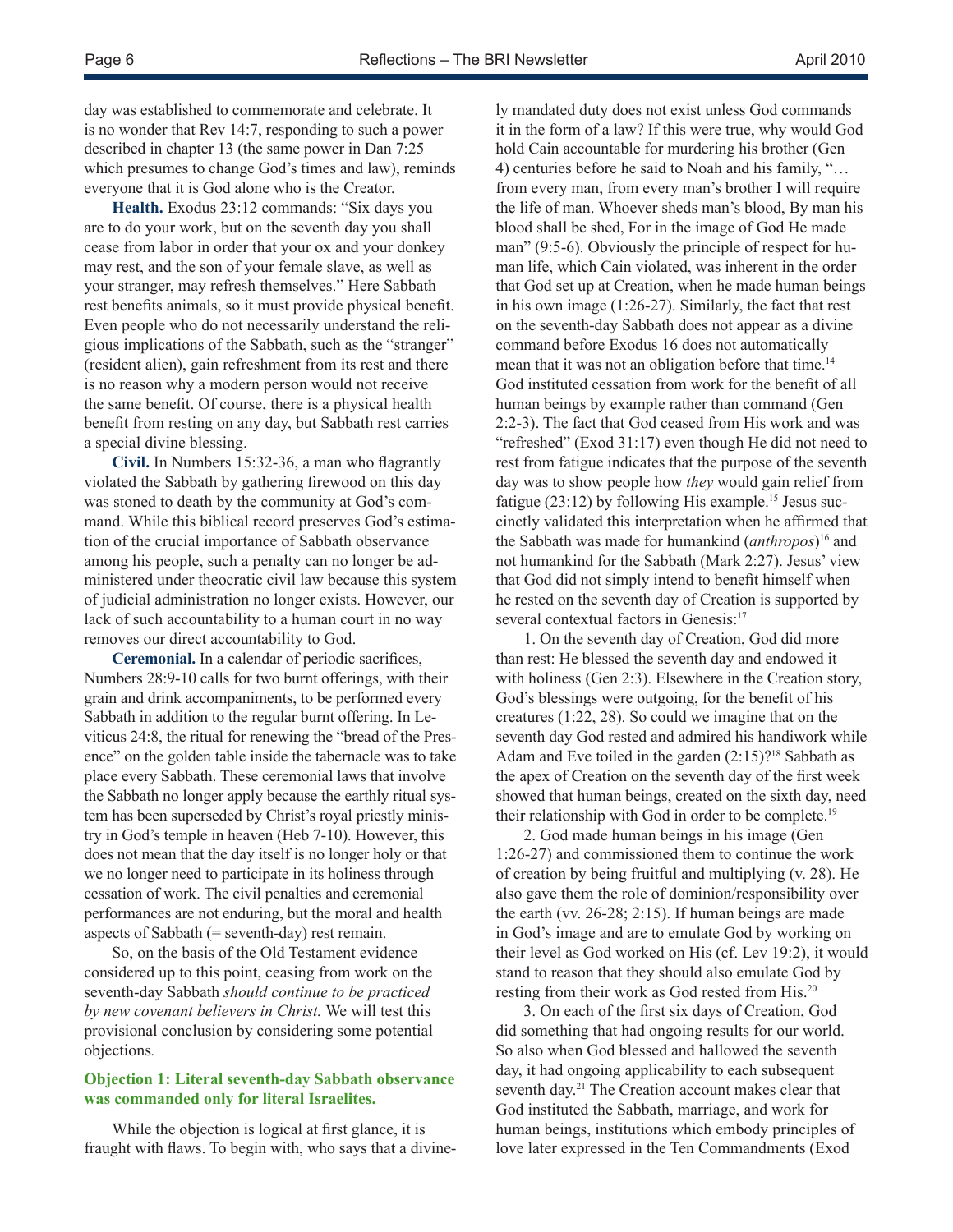20:3-17).22 According to Genesis 3, when Adam and Eve showed disrespect for God's lordship by eating the fruit of the forbidden tree (v. 6), their marriage and work suf-

fered as a result of the curse of sin (vv. 16-19). But unlike the other two Creation institutions, the Sabbath is never mentioned as subject to the curses (or consequences) resulting from sin (Gen 3:14-19) and thus remains a little piece of Paradise.<sup>23</sup> As such, its value is enhanced by the deterioration around it. Now that work is exhausting, ceasing from labor on the Sabbath provides needed

rest. More importantly, now that human beings are cut off from direct access to God, they need a reminder of His lordship even more than they did before the Fall.

## **Objection 2: Literal seventh-day Sabbath observance is no longer relevant because it was a temporary type/symbol of greater spiritual "rest" that Christians now enjoy.**

Some have seen support for this approach in Hebrews 4, where Sabbath rest symbolizes a life of faith or trust in God, $24$  as well as in Colossians 2:16-17 which describes "festivals, new moons, or Sabbaths" as a "shadow" (*skia*)—taken to mean "temporary type." But because God instituted the seventh-day Sabbath for human beings before the Fall into sin (Gen 2:2-3) it cannot be one of the types of salvation from sin.<sup>25</sup> Still, while Exodus 20:11 points back to the Sabbath's primary signifcance as the memorial of Creation, the commandment's restatement in Deuteronomy 5:15 shows that the Sabbath has an added signifcance in pointing back to the salvation of Israel from Egyptian bondage (an event which is itself a type pointing forward to the saving work of Christ). Thus, in Hebrews 4, Sabbath rest symbolizes the Christian life of peace and rest from dependence on human work, resulting from faith in God and in his care and redemptive work for his people (cf. Matt 6:25-34; 11:28-30). The seventh-day Sabbath is not a temporary, *historical/horizontal* kind of type that prefgures something in the future, i.e., its antitype. When an antitype commences, its type becomes obsolete. Thus, for example, the levitical priesthood was superseded by the greater Melchizedek priesthood of Jesus Christ (Heb 7-10). Another example is the ritual of Passover, which Christ fulflled and therefore superseded when he died on the cross (see John 19:14). The type and antitype do not function at the same time. But in Hebrews 4, God's "rest" has not suddenly become available for Christians; it was available all along, though it was not fully appropriated in Old Testament times because of unbelief (Ps 95:7-11).26 Therefore, the weekly Sabbath cannot be a

*Why would He restore something that He was about to do away with? That would make as much sense as remodeling a house before demolishing it!*

historical type of the life of rest; $27$  rather, it is an eternal memorial of Creation and of Redemption.28

Now we are in a better position to understand

Colossians 2:16-17.29 At issue in this diffcult passage is the problem that, in spite of Christ's victory and removal of condemnation against sinners through the cross (cf. vv. 13-15), some early Christians were mistakenly prone to judge/despise others (cf. Rom 14:3) for not engaging in certain practices that involved matters of diet and observance of holy times, in accordance

with their philosophy. But the misuse of certain Sabbath regulations and festival observances by Colossian heretics (and perhaps their adding to them) does not place these practices in the same category in terms of their ongoing applicability. The fact that the seventhday Sabbath was *not* a temporary historical type, and therefore should continue to be observed, does not mean that Christians are also obliged to keep the annual Jewish festivals. To begin with, Leviticus 23 acknowledges a difference by separating the weekly Sabbath from the festivals by means of a second introduction to the calendar of sacred times (v. 4). Furthermore, the festivals were limited to the Sinaitic/Israelite phase of God's covenant by several factors, none of which apply to basic Sabbath rest:<sup>30</sup>

1. The *essence* of festival observance involved rituals functioning as temporary historical types.

2. For their full observance, the festivals were dependent upon continuation of the Israelite ritual system.

3. The festivals were rooted in the particular national religious experience of the Israelite people.<sup>31</sup>

## **Objection 3: Although the principle of Sabbath rest can be kept by Christians today, the seventh day is like circumcision (compare Acts 15) in that the New Testament has removed the reason for its existence.**

This objection misses the point that Sabbath = seventh-day rest. The seventh-day part of the Fourth Commandment is part of the principle and cannot be separated from the matter of resting on that day. The eternal and universal Sabbath principle of rest on the seventh day is not mentioned as abolished or altered in Acts 15 or anywhere else in the New Testament.<sup>32</sup> Quite the opposite: the true signifcance of the Sabbath is restored under the "new covenant." When God reaffrmed the Sabbath for Israel, it was more than a commandment; according to Exodus 31:13, 17 (cf. Ezek 20:12), it functioned as an ongoing sign of the covenant relationship by which he sanctified his people.<sup>33</sup> They would emulate their holy Creator and acknowledge their ongoing connection with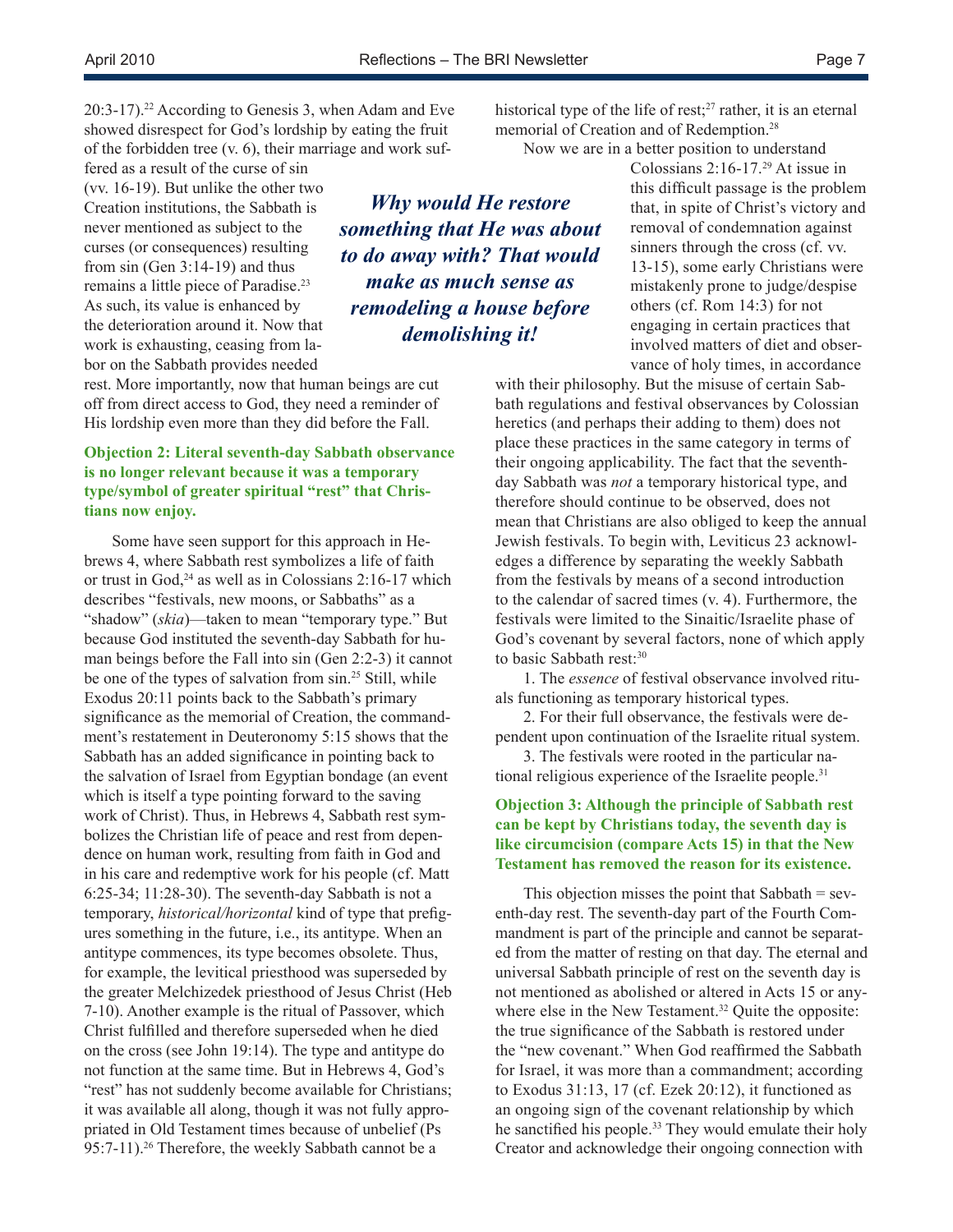Him. Because they would belong to God, who is intrinsically holy, they would gain holiness from Him. Is such holiness important for "new covenant" believers? Peter wrote: "but like the Holy One who called you, be holy yourselves also in all your behavior; because it is written, 'You shall be holy, for I am holy'" (1 Pet 1:15-16; reiterating Lev 11:44-45; 19:2; 20:26).<sup>34</sup> According to Paul, Christ has eclipsed the Mosaic Torah in the sense that He is a vastly more glorious, effective, complete and therefore adequate revelation of God's character (2 Cor 3). As a Torah-keeping Jew, Christ magnifed the laws given within the framework of the Sinaitic covenant, showing their ongoing applicability, not nullifying them (Matt 5:17-48).<sup>35</sup> Enlightened and empowered by Him, His followers, who "serve in newness of the Spirit" (Rom 7:6), can and must have genuine righteousness that exceeds that of legalists (Matt 5:20). By restoring the spiritual liberation of internalized holiness and obedience through God's Holy Spirit (Jer 31:31-34; Ezek  $36:25-28$ ,  $36$  the "new covenant" reveals and underscores the true signifcance of the Sabbath (cf. Deut 5:15—celebrating redemption). People who are allowing God to sanctify them keep the sanctifed day. Internalization is in harmony with the external summation of the law, rather than invalidating it.

During His ministry, Jesus showed Christians how to live under the "new covenant."37 Participating in communal worship on Sabbath was His usual practice (Luke 4:16). More signifcantly, the fact that Jesus went to so much trouble not merely to keep the Sabbath, but to reveal its rightful place within the "new covenant," shows that its proper observance was of great importance for Him and therefore should be important for Christians. Jesus risked controversy and danger by healing people on the Sabbath (e.g. Mark 3:1-6; John 5:2-18; 9:1-41), thereby stripping away hypocritical human tradition and restoring the created intention of the Sabbath (Gen 2:2-3): "The Sabbath was made for man, and not man for the Sabbath. Consequently, the Son of Man is Lord even of the Sabbath" (Mark 2:27-28). Why would He restore something that He was about to do away with? That would make as much sense as remodeling a house before demolishing it! Furthermore, why would He wipe out the seventh-day Sabbath when His covenant lordship over it was part of His divine messianic claim?

Under the "new covenant" phase of the divine covenant, God restores the world and human beings to the sinless ideal he had for them in the beginning (Rev 21-22). Since the Sabbath was part of the "covenant of Creation," before human sin arose, it is appropriate that it continue into the sinless "new earth" (compare Isa 66:22-23).<sup>38</sup>

#### **Conclusion**

We have sorted out the applicability of biblical laws

within modern analytical categories—moral, ceremonial, civil, and health. Moral and health principles are enduring. Ceremonial laws (including those regarding festivals) that served a prophetic function in pointing forward to Christ's saving activity are superseded by His ministry and can no longer be kept because the sanctuary/temple is gone. While the ceremony of circumcision did not depend on the sanctuary, the change of God's community from an ethnic nation to a church removed the meaning and therefore the application of this ritual. The ancient Israelite judicial system is also gone, and culturally-dependent specifcs may no longer apply, but Christians should preserve the enduring principles encapsulated in Israel's civil laws.

To summarize in a handy one-sentence rule of thumb: *A Christian should keep a given Old Testament law to the extent that its enduring principle can be applied within his/her life context (including culture)*. 39 Of course, identifcation of enduring principles in laws must be done on a case-by-case basis.<sup>40</sup> The divine command to rest from work on the seventh day of the week embodies a universal, eternal principle that protects the divine-human relationship, as shown by its inclusion in the Ten Commandments. At the same time, Sabbath rest provides an ongoing health beneft. However, the Israelite civil penalty for Sabbath-breaking and the rituals performed on the Sabbath can no longer apply because they were dependent on civil and religious institutions that no longer exist. That modern Christians should continue to observe rest on the seventh-day Sabbath as part of the "new covenant" experience that they enjoy in Christ is supported by three major factors, which I have identifed in response to objections:

1. The Sabbath is universal, rather than limited to Israel because it originated before the Israelites existed as a people.

2. The Sabbath has never served as a temporary historical or vertical type/symbol of later and greater realities because God instituted it before the need for such types was brought about by the Fall into sin.

3. Rather than doing away with seventh-day Sabbath rest, the "new covenant" restores the heart of true Sabbath observance, which is given for the beneft of

human beings and celebrates the way God makes them holy by making them like Himself, whose character is love.

*Roy Gane is Professor of Hebrew Bible and Ancient Near Eastern Languages at the Seventh-day Adventist Theological Seminary*



<sup>1</sup> Walter Kaiser, *Toward Old Testament Ethics* (Grand Rapids, Mich.: Zondervan, 1983), 44-48; against Roy L. Aldrich, "Has the Mosaic Law Been Abolished?" *Bibliotheca Sacra* 116 (1959): 325.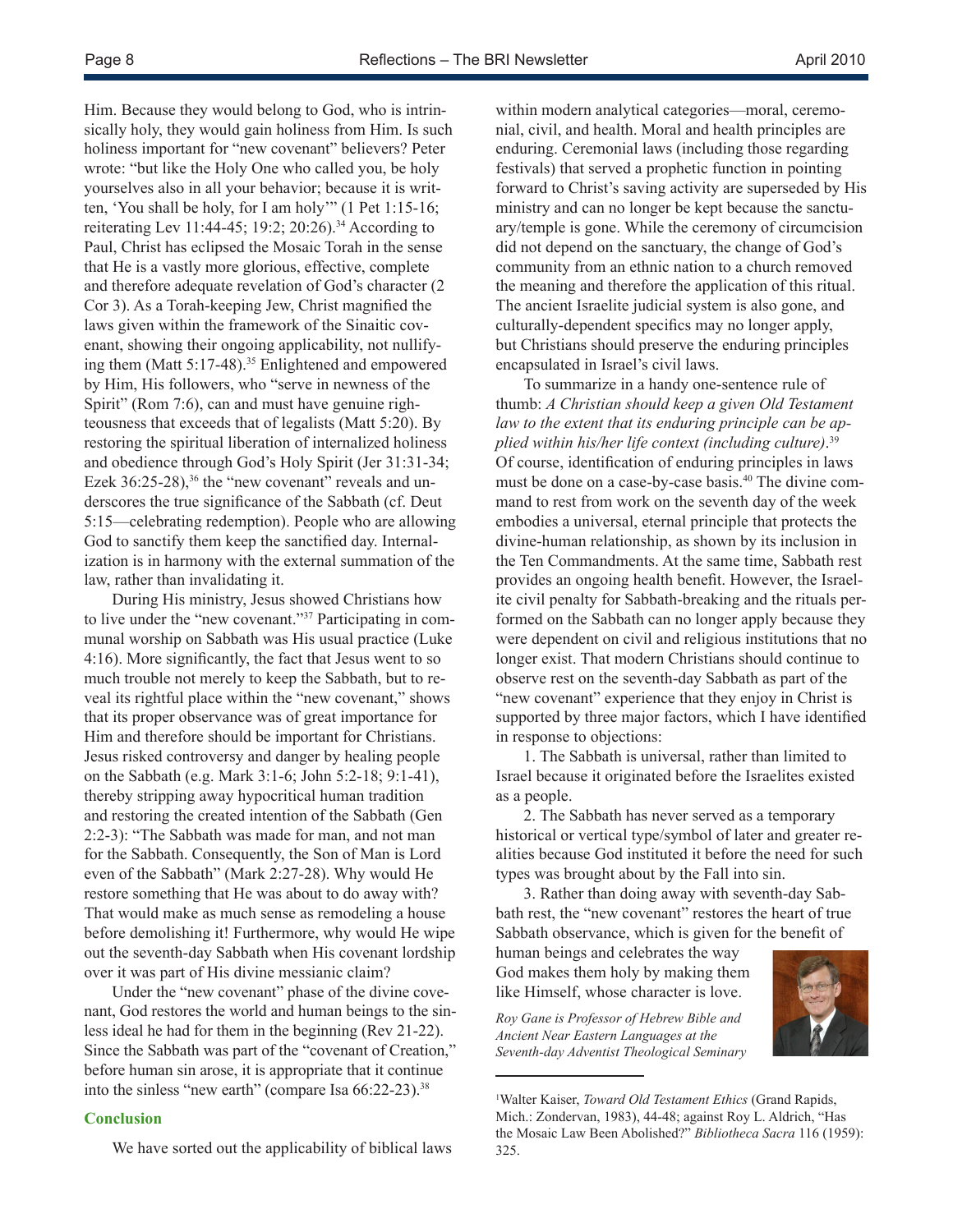2 On modern applicability of biblical laws, see Roy Gane, *Leviticus, Numbers* (NIV Application Commentary; Grand Rapids, Mich.: Zondervan, 2004), 305-310.

3 See also Lev 20:13, prohibiting the practice of homosexuality, which is not covered under the literal formulation of Exod 20:14 ("You shall not commit adultery").

4 Aldrich, 325, 332, 335.

5 Roy Gane, *Altar Call* (Berrien Springs, Mich.: Diadem, 1999), 52-56; idem, *Ritual Dynamic Structure* (Gorgias Dissertations 14, Religion 2; Piscataway, N.J.: Gorgias Press, 2004), 54-64; idem, *Leviticus, Numbers,* 60-62; idem, *Cult and Character: Purifcation Offerings, Day of Atonement, and Theodicy* (Winona Lake, Ind.: Eisenbrauns, 2005), 14-18.

 ${}^6$ The meaning of *rtsh* is "homicide" = "murder." According to *The Hebrew and Aramaic Lexicon of the Old Testament*, 1283, "the verb, with the exception of Nu  $35_{30}$ , denotes illegal behaviour against the community which is always directed against an individual...." In Num 35 this can include accidental homicide (= second degree murder/manslaughter), and exceptionally in v. 30 it has the technical sense of executing a frst degree murderer. Commandments do not prohibit accidents or divinely-mandated punishments (as in Num 35:30).

7 See also the laws regarding sexual intercourse during menstruation which come both under timeless moral law and temporary ceremonial law (Lev 15:24, on which see Jacob Milgrom *Leviticus 1-16* [Anchor Bible 3; New York: Doubleday, 1991], 940-41). In Lev 18 and 20 this is categorically prohibited in a series of moral violations and Ezek 18:6 refers to the prohibition along with moral laws.

8 It appears that offenses for which the OT prescribes capital punishment require disfellowshipping under NT church policy (see e.g. 1 Cor 5; cf. Lev 18, 20).

9 Cf. J. H. Gerstner, "Law in the NT," *The International Standard Bible Encyclopedia*, 3:88.

10For examples of how to do this, see Gane, *Leviticus, Numbers*, passim.

11See Gane, *Altar Call*.

12Notice that NT removal of the requirement of circumcision was implicitly pre-validated by Old Testament prophecy (Acts 15:16- 18, quoting Amos 9:11-12).

13Cf. Wilmore Eva, "Why the Seventh Day?" *Ministry* (July, 1999), 6-7.

14Cf. Eva, "Why the Seventh Day?" 5-6. Against Charles L. Feinberg, "The Sabbath and the Lord's Day," *Bibliotheca Sacra* 95 (1938): 180-81.

15Umberto Cassuto, *A Commentary on the Book of Exodu*s (trans. I. Abrahams; Jerusalem: Magnes, 1967), 245, 404; John Sailhamer, *The Pentateuch as Narrative* (Grand Rapids, Mich.: Zondervan, 1992), 309.

<sup>16</sup>Here *anthropos*, "man" = generic "humankind" as the NRSV translates it.

17Cf. Gane, *Leviticus, Numbers*, 391-93.

18Contrast the Old Babylonian epic *Atra-Hasis*, according to which the gods created man to impose their work on him (W. G. Lambert and A. R. Millard, *Atra-Hasis*: *The Babylonian Story of the Flood* [Winona Lake, Ind.: Eisenbrauns, repr. 1999], 54-9, especially tablet I, lines 191, 195-7, 240-41).

19Jiří Moskala, "The Sabbath in the First Creation Account," *Journal of the Adventist Theological Society*, 13 (2002): 55-66. 20Cf. Sailhamer, 96-7.

21The seventh-day Sabbath provides a credible explanation for the origin of the week, which is not based on the movement of heavenly bodies (cf. Cassuto, 244; Nahum Sarna, *Exodus* [JPS Torah Commentary; Philadelphia: Jewish Publication Society, 1991], 111).

 $22$ For details, see the larger version of this study online: [http://](http://www.adventistbiblicalresearch.org/documents/Gane%20Gods%20moral%20law.pdf) [www.adventistbiblicalresearch.org/documents/Gane%20Gods%20](http://www.adventistbiblicalresearch.org/documents/Gane%20Gods%20moral%20law.pdf) [moral%20law.pdf.](http://www.adventistbiblicalresearch.org/documents/Gane%20Gods%20moral%20law.pdf)

<sup>23</sup>At the same time, the fact that "where sin increased, grace" abounded all the more" (Rom 5:20) suggests that grace can transform work and marriage to be a blessing and even something paradisiacal now.

24See e.g. A. T. Lincoln, "Sabbath, Rest, and Eschatology in the New Testament," in *From Sabbath to Lord's Day: A Biblical, Historical, and Theological Investigation* (ed. D. A. Carson; Grand Rapids, Mich.: Zondervan, 1982), 209-17.

25Cf. Willmore Eva, 5; Frank B. Holbrook, "Did the Apostle Paul Abolish the Sabbath?: Colossians 2:14-17 Revisited," *Journal of the Adventist Theological Society* 13 (2002): 64-65.

26Cf. Herold Weiss, "*Sabbatismos* in the Epistle to the Hebrews," *Catholic Biblical Quarterly* 58 (1996): 683.

<sup>27</sup>For detailed discussion, see Roy Gane, "Sabbath and the New Covenant," *Journal of the Adventist Theological Society* 10 (1999): 318-21.

28See Gane, *Leviticus, Numbers*, 393-95.

29On this passage I am grateful for dialogue with and suggestions from Richard Davidson and from Ronald du Preez, who is working on a Ph.D. dissertation titled "A Critical Analysis of *Sabbatōn* in Colossians 2:16."

30For a more detailed discussion, see Ross Cole, "The Sacred Times Prescribed in the Pentateuch: Old Testament Indicators of the Extent of their Applicability" (Ph.D. diss., Andrews University, 1996); Gane, "Sabbath and the New Covenant," 322-25. 31On Christians and the festivals, see Gane, *Leviticus, Numbers,*  757-59.

32On the Sabbath in the New Testament, see Walter Specht, "The Sabbath in the New Testament," in *The Sabbath in Scripture and History* (ed. Kenneth A. Strand; Washington, D.C.: Review and Herald, 1982), 92-113; also the following articles in the same volume: Raoul Dederen, "On Esteeming One Day as Better Than Another—Romans 14:5, 6,", 333-37; Kenneth Wood, "The 'Sabbath Days' of Colossians 2:16, 17," 338-42; Roy Graham, "A Note on Hebrews 4:4-9," 343-45; also Kenneth Strand, "The 'Lord's Day,' in the Second Century," 346-51, showing that the "Lord's Day" as a Christian Sunday celebration developed in the patristic period and should not be read into the NT (Rev 1:10). 33Dale Ratzlaff, *Sabbath in Crisis* (rev. ed.; Glendale, Ariz.: Life Assurance Ministries, 1995), 180-82 argues that just as the "entrance sign" to the old covenant was circumcision, which is replaced by new covenant baptism, Sabbath was the "continuing, repeatable sign" of the old covenant replaced by the Lord's Supper under the new covenant. However, baptism, which developed from OT ablutions to remedy ritual impurity (see e.g. Lev 15), did not simply replace circumcision: The Jerusalem council

(Acts 15) established a transition from *circumcision* + *baptism → baptism*, not *circumcision → baptism*. The Lord's Supper was a transformation of Passover (Matt 26:17-19), not a replacement of the Seventh-day Sabbath.

<sup>34</sup>Thus the sanctification significance inherent in the Sabbath remains, so its meaning as a covenant "sign" is not eliminated by addition of the Lord's supper (Matt 26:26-28; Luke 22:19-20) as a Christian sign of remembrance (against ibid.).

35Fredrick Holmgren, *The Old Testament and the Signifcance of Jesus: Embracing Change—Maintaining Christian Identity* (Grand Rapids, Mich.: Eerdmans, 1999), 60-64; cf. Gerstner, 85-86—"Christ was not calling to a new way of obedience, but to